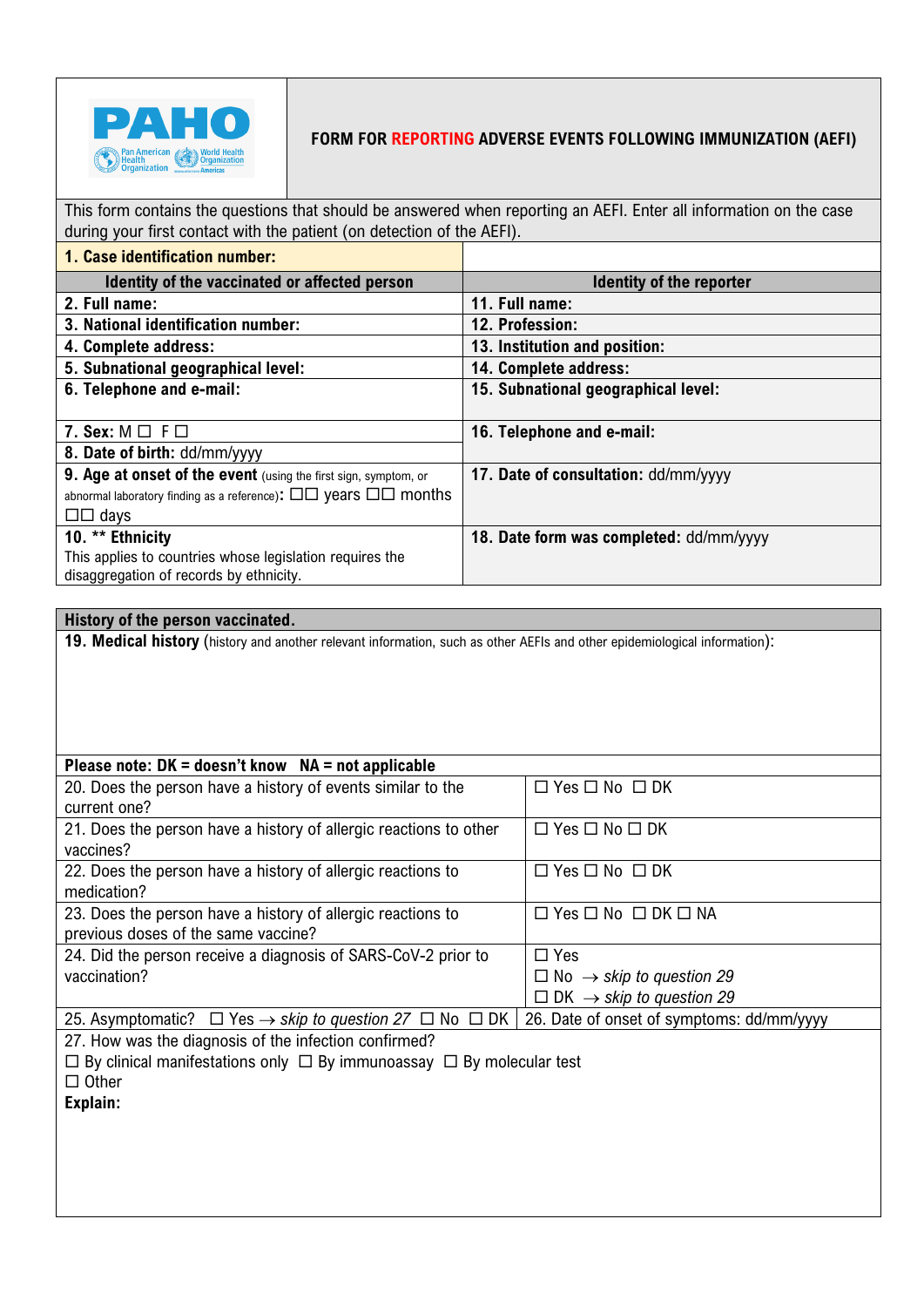|                      |                                                         |                     |            |      |                                                            | 28. Date the sample for the confirmatory test was taken: dd/mm/yyyy                           |                         |                 |                                                                                                                    |                         |                           |
|----------------------|---------------------------------------------------------|---------------------|------------|------|------------------------------------------------------------|-----------------------------------------------------------------------------------------------|-------------------------|-----------------|--------------------------------------------------------------------------------------------------------------------|-------------------------|---------------------------|
|                      | Only for AEFI related to COVID-19 vaccines.             |                     |            |      |                                                            |                                                                                               |                         |                 |                                                                                                                    |                         |                           |
|                      |                                                         |                     |            |      |                                                            | 29. Was or is the vaccinated person participating in a clinical trial of COVID-19 vaccines?   |                         |                 |                                                                                                                    |                         |                           |
| $\Box$ Yes $\Box$ No |                                                         |                     |            |      |                                                            |                                                                                               |                         |                 |                                                                                                                    |                         |                           |
|                      |                                                         |                     |            |      |                                                            | 30. Medication history (indicate all medications that the person was taking when vaccinated): |                         |                 |                                                                                                                    |                         |                           |
|                      | <b>Medication</b>                                       | <b>Presentation</b> |            |      | <b>Dose</b>                                                |                                                                                               | Route of administration |                 |                                                                                                                    | Date first administered |                           |
|                      |                                                         |                     |            |      |                                                            |                                                                                               |                         |                 | dd/mm/yyyy                                                                                                         |                         |                           |
|                      |                                                         |                     |            |      |                                                            |                                                                                               |                         |                 | dd/mm/yyyy                                                                                                         |                         |                           |
|                      |                                                         |                     |            |      |                                                            |                                                                                               |                         |                 | dd/mm/yyyy                                                                                                         |                         |                           |
|                      |                                                         |                     |            |      |                                                            |                                                                                               |                         |                 | dd/mm/yyyy                                                                                                         |                         |                           |
|                      |                                                         |                     |            |      |                                                            |                                                                                               |                         |                 | dd/mm/yyyy                                                                                                         |                         |                           |
|                      |                                                         |                     |            |      |                                                            | If the person vaccinated is a woman aged 15 to 49 years or if pregnancy is suspected:         |                         |                 |                                                                                                                    |                         |                           |
|                      | 31. Was she pregnant at the onset of the AEFI?          |                     |            |      |                                                            |                                                                                               |                         |                 |                                                                                                                    |                         |                           |
|                      |                                                         |                     |            |      |                                                            | □ Yes, weeks of gestation: □ No □ Probable delivery date is unknown: dd/mm/yyyy               |                         |                 |                                                                                                                    |                         |                           |
|                      |                                                         |                     |            |      |                                                            |                                                                                               |                         |                 |                                                                                                                    |                         |                           |
|                      |                                                         |                     |            |      |                                                            |                                                                                               |                         |                 | 32. Were there any complications during pregnancy, delivery, or the puerperium, or neonatal complications or birth |                         |                           |
|                      | defects? $\Box$ Yes $\Box$ No                           |                     |            |      | Diagnosis of the complication:                             |                                                                                               |                         |                 |                                                                                                                    |                         |                           |
|                      | Describe the complication:                              |                     |            |      |                                                            |                                                                                               |                         |                 |                                                                                                                    |                         |                           |
|                      |                                                         |                     |            |      |                                                            |                                                                                               |                         |                 |                                                                                                                    |                         |                           |
|                      |                                                         |                     |            |      |                                                            |                                                                                               |                         |                 |                                                                                                                    |                         |                           |
|                      |                                                         |                     |            |      |                                                            |                                                                                               |                         |                 |                                                                                                                    |                         |                           |
|                      |                                                         |                     |            |      |                                                            |                                                                                               |                         |                 |                                                                                                                    |                         |                           |
|                      |                                                         |                     |            |      |                                                            |                                                                                               |                         |                 | 33. Once was it determined that the woman was pregnant when she received the vaccine, did a health facility begin  |                         |                           |
| monitoring her?      |                                                         |                     |            |      |                                                            |                                                                                               |                         |                 |                                                                                                                    |                         |                           |
|                      | $\Box$ Yes $\Box$ No $\Box$ DK                          |                     |            |      |                                                            |                                                                                               |                         |                 |                                                                                                                    |                         |                           |
|                      |                                                         |                     |            |      |                                                            |                                                                                               |                         |                 |                                                                                                                    |                         |                           |
|                      | 34. Health institution where the person was vaccinated: |                     |            |      |                                                            |                                                                                               |                         |                 |                                                                                                                    |                         |                           |
|                      | 35. Address of the vaccination site:                    |                     |            |      |                                                            |                                                                                               |                         |                 |                                                                                                                    |                         |                           |
|                      |                                                         |                     |            |      | 36. Vaccines (administered immediately prior to the AEFI): |                                                                                               |                         |                 | 37. Diluent (if applicable):                                                                                       |                         |                           |
|                      | Trade name                                              | Vaccination         | Vaccinatio |      |                                                            | Expiration                                                                                    |                         |                 | Expiration                                                                                                         | Reconstitution          |                           |
| Generic              | 0 <sup>r</sup>                                          | date                | n time     |      |                                                            | date                                                                                          |                         | $_{\text{Lot}}$ | date                                                                                                               | date                    | Reconstitution            |
| name of              | manufacturer                                            | (dd/mm/yyy          |            | Dose | Lot number                                                 |                                                                                               | <b>Name</b>             |                 |                                                                                                                    |                         |                           |
| the vaccine          |                                                         |                     | (a.m. or   |      |                                                            | (dd/mm/yyyy                                                                                   |                         | number          | (dd/mm/yyyy                                                                                                        | (dd/mm/yyyy             | time (a.m. or<br>$p.m.$ ) |

38. Was another vaccine administered in the 30 days prior to the onset of the AEFI?  $\Box$  Yes  $\Box$  No  $\Box$  DK Which one?

39. How was the vaccination information verified?  $\Box$  Card or physical record  $\Box$  Card or e-record  $\Box$  Verbal declaration  $\Box$  Clinical history corroborated with card  $\Box$  Unknown  $\Box$  Other: Indicate

**40. AEFI information.** Select the events relevant to the case in question. The codes will be assigned by the subnational or national level, as determined by the country. When electronic data collection tools are used, the best code for the AEFI list can automatically be assigned. If the AEFI corresponds to a syndrome or defined medical condition, record it as "Other". Select as many as applicable.

| <b>40.1 AEFI</b>                   | 40.2 Date of onset | <b>40.3 Time</b> | 40.4 MedDRA or ICD |
|------------------------------------|--------------------|------------------|--------------------|
|                                    |                    | of onset         | code               |
| Fever $\geq 38^{\circ}$ C          |                    |                  |                    |
| Pain at the injection site         |                    |                  |                    |
| Erythema at the injection site     |                    |                  |                    |
| Inflammation at the injection site |                    |                  |                    |
| Headache                           |                    |                  |                    |
| Febrile seizures                   |                    |                  |                    |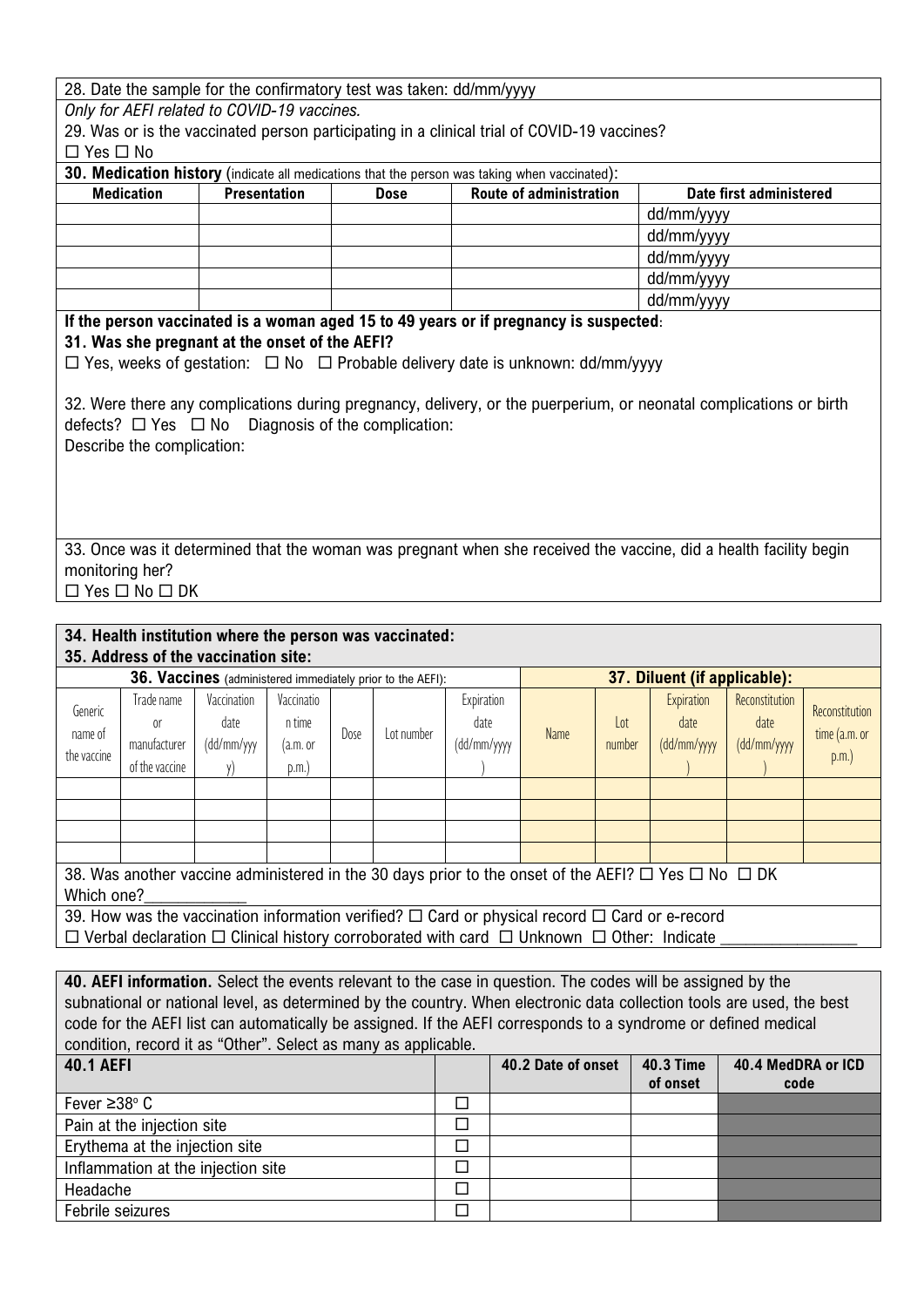| Abscess                                                                                                                                                                                                                                                                         | □      |                      |                                                               |
|---------------------------------------------------------------------------------------------------------------------------------------------------------------------------------------------------------------------------------------------------------------------------------|--------|----------------------|---------------------------------------------------------------|
| Lymphadenitis                                                                                                                                                                                                                                                                   | $\Box$ |                      |                                                               |
| Encephalopathy                                                                                                                                                                                                                                                                  | $\Box$ |                      |                                                               |
| Encephalitis                                                                                                                                                                                                                                                                    | $\Box$ |                      |                                                               |
| Thrombocytopenia                                                                                                                                                                                                                                                                | $\Box$ |                      |                                                               |
| Anaphylaxis                                                                                                                                                                                                                                                                     | $\Box$ |                      |                                                               |
| Toxic shock syndrome                                                                                                                                                                                                                                                            | $\Box$ |                      |                                                               |
| Sepsis                                                                                                                                                                                                                                                                          | $\Box$ |                      |                                                               |
| Other                                                                                                                                                                                                                                                                           | $\Box$ |                      |                                                               |
| Other                                                                                                                                                                                                                                                                           | $\Box$ |                      |                                                               |
| Other<br>41. Description of the AEFI (enter below the symptoms as the patient describes them and the clinical signs of the                                                                                                                                                      | $\Box$ |                      |                                                               |
|                                                                                                                                                                                                                                                                                 |        |                      |                                                               |
| 42. Serious AEFI:<br>$\Box$ Yes $\rightarrow$ $\Box$ Death $\Box$ Life-threatening $\Box$ Significant or persistent disability $\Box$ Hospitalization<br>$\Box$ Birth defect $\Box$ Miscarriage $\Box$ Fetal death $\Box$ Another major medical event. Specify:<br>$\square$ No |        |                      |                                                               |
| 43. AEFI outcome:                                                                                                                                                                                                                                                               |        |                      |                                                               |
| $\Box$ Death Date of death: dd/mm/yyyy Was an autopsy performed? $\Box$ Yes (enclose the autopsy report) $\Box$ No<br>$\Box$ Unknown                                                                                                                                            |        |                      |                                                               |
| $\Box$ Not recovered $\Box$ Recovering $\Box$ Fully recovered $\Box$ Recovered with sequelae $\Box$ Unknown                                                                                                                                                                     |        |                      |                                                               |
| To be completed by the level conducting the investigation:                                                                                                                                                                                                                      |        |                      |                                                               |
| 44. Is an investigation warranted? $\Box$ No<br>$\Box$ Yes $\rightarrow$ Type of investigation that should be conducted:<br>$\Box$ Concise<br>$\Box$ Full                                                                                                                       |        | began:<br>dd/mm/yyyy | 45. Date the investigation is<br>expected to begin or date it |
| To be completed by the national level:                                                                                                                                                                                                                                          |        |                      |                                                               |
| 46. Date received at the national level:                                                                                                                                                                                                                                        |        |                      |                                                               |
| dd/mm/yyyy<br>47. Additional comments or information you consider important that has not been entered in the previous sections:                                                                                                                                                 |        |                      |                                                               |
|                                                                                                                                                                                                                                                                                 |        |                      |                                                               |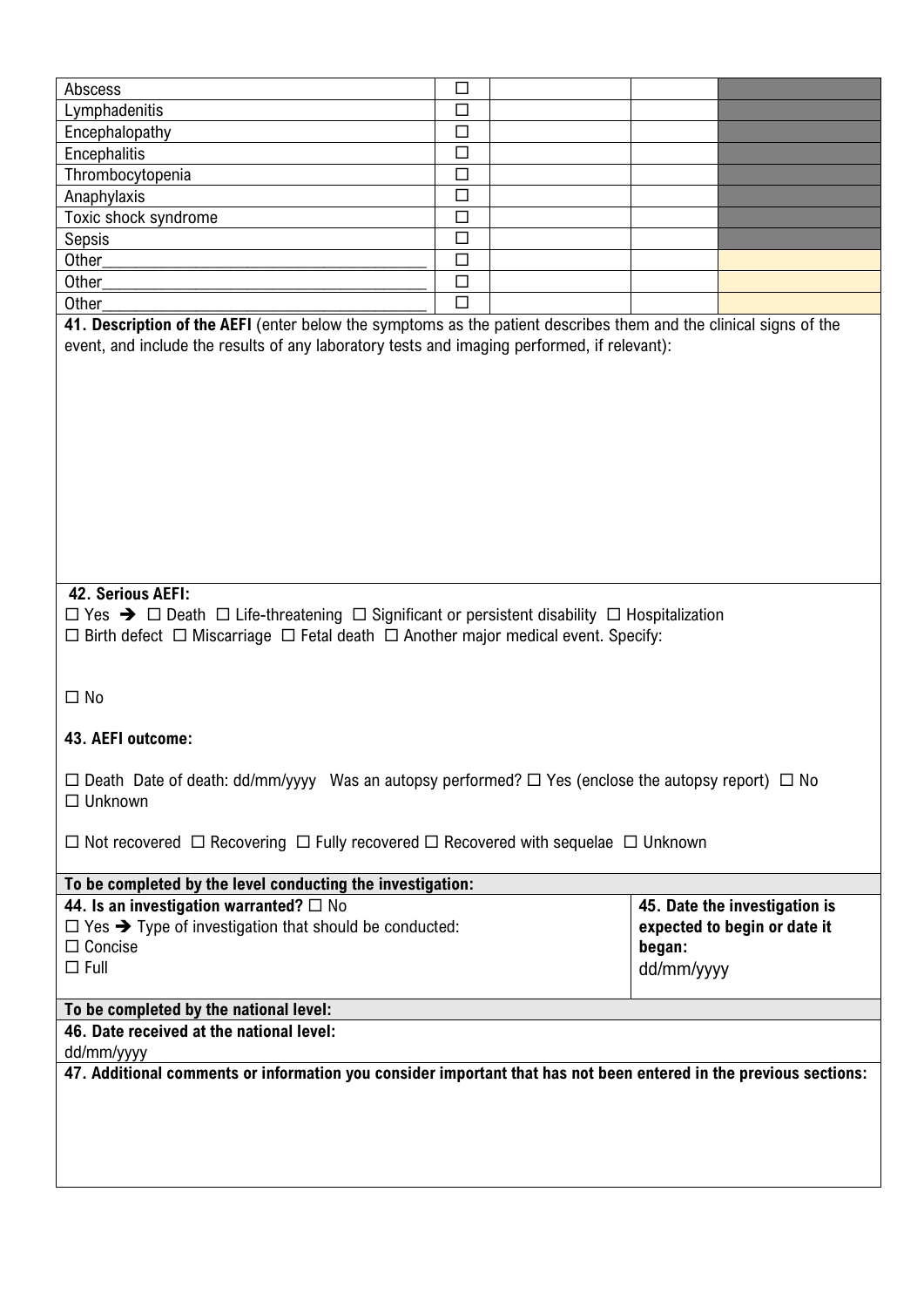## **INSTRUCTIONS FOR COMPLETING THE REPORTING FORM FOR AN ADVERSE EVENT FOLLOWING IMMUNIZATION (AEFI)**

| Question                                                                              | Response instruction                                                                                                                                                                                                                                                                                                                                                                                               |
|---------------------------------------------------------------------------------------|--------------------------------------------------------------------------------------------------------------------------------------------------------------------------------------------------------------------------------------------------------------------------------------------------------------------------------------------------------------------------------------------------------------------|
| Case identification number                                                            | Enter only the case identification number assigned at the national level. This<br>number should not be the same as the national identification number of the<br>person who experienced the AEFI. It should always be used as a case<br>reference to maintain confidentiality and avoid using names or sensitive<br>information.                                                                                    |
| Identity of the vaccinated or affected person                                         |                                                                                                                                                                                                                                                                                                                                                                                                                    |
| National identification number                                                        | Enter only the national identification number of the vaccinated or affected<br>person.                                                                                                                                                                                                                                                                                                                             |
| Subnational geographical level                                                        | Enter the name of the subnational geographical level in which the vaccinated<br>or affected person resides. This is the level immediately below the national<br>level - that is, the department, province, state, or region, depending on the<br>country.                                                                                                                                                          |
| Sex                                                                                   | Mark M if male and F if female.                                                                                                                                                                                                                                                                                                                                                                                    |
| Age at onset of the event                                                             | Mark the age, in years, months, or days, of the affected person at the onset of<br>the AEFI. Use the date of the first sign, symptom, or abnormal laboratory<br>finding identified as a reference.                                                                                                                                                                                                                 |
| ** Ethnicity                                                                          | Enter the ethnicity of the vaccinated or affected person. For this question,<br>include the list of ethnic groups officially recognized by the country in which<br>the form is used.                                                                                                                                                                                                                               |
| Identity of the reporter                                                              |                                                                                                                                                                                                                                                                                                                                                                                                                    |
| Institution and position:                                                             | State the institution that employs the reporter and the position he/she holds<br>or has been assigned.                                                                                                                                                                                                                                                                                                             |
| Subnational geographical level:<br>Date of consultation date: dd/mm/yyyy              | Enter the subnational geographical level of the institution reporting the case.<br>This is the level immediately below the national level $-$ that is, the<br>department, province, state, or region, depending on the country.<br>Enter the date that the vaccinated person was first seen in the health service                                                                                                  |
|                                                                                       | for the AEFI.                                                                                                                                                                                                                                                                                                                                                                                                      |
| History of the vaccinated person.                                                     |                                                                                                                                                                                                                                                                                                                                                                                                                    |
| Medical history:                                                                      | Enter previous or recent illness, relevant toxicological, exposure, surgical,<br>and epidemiological history. State whether other people in the family or<br>community - whether or not vaccinated - have had similar symptoms. Also<br>indicate whether you have information on an infectious agent circulating in<br>the community surrounding the vaccinated person or among other members<br>of the community. |
| Does the person have a history of previous<br>events similar to the current one?      | Mark "Yes" if there is a history of events with the same signs, symptoms, or<br>abnormal laboratory findings with a similar clinical presentation. Otherwise,<br>mark "No".<br>If there is no information in this regard, mark "DK".                                                                                                                                                                               |
| Does the person have a history of allergic                                            | Mark "Yes" if there is a history of allergic reactions to other previously                                                                                                                                                                                                                                                                                                                                         |
| reactions to other vaccines?                                                          | administered vaccines. Otherwise, mark "No".                                                                                                                                                                                                                                                                                                                                                                       |
|                                                                                       | If there is no information in this regard, mark "DK".                                                                                                                                                                                                                                                                                                                                                              |
| Does the person have a history of allergic                                            | Mark "Yes" if there is a history of allergic reactions to a previously                                                                                                                                                                                                                                                                                                                                             |
| reactions to medication?                                                              | administered medication. Otherwise, mark "No".                                                                                                                                                                                                                                                                                                                                                                     |
|                                                                                       | If there is no information in this regard, mark "DK"                                                                                                                                                                                                                                                                                                                                                               |
| Does the person have a history of allergic<br>reactions to previous doses of the same | Mark "Yes" if there is a history of allergic reactions to a dose of the same<br>previously administered vaccine. Otherwise, mark "No".                                                                                                                                                                                                                                                                             |
| vaccine?                                                                              | If there is no information in this regard, mark "DK".                                                                                                                                                                                                                                                                                                                                                              |
| Date of onset of symptoms                                                             | Enter the date when SARS CoV-2 symptoms began. If asymptomatic infection                                                                                                                                                                                                                                                                                                                                           |
|                                                                                       | was confirmed, leave the space blank.                                                                                                                                                                                                                                                                                                                                                                              |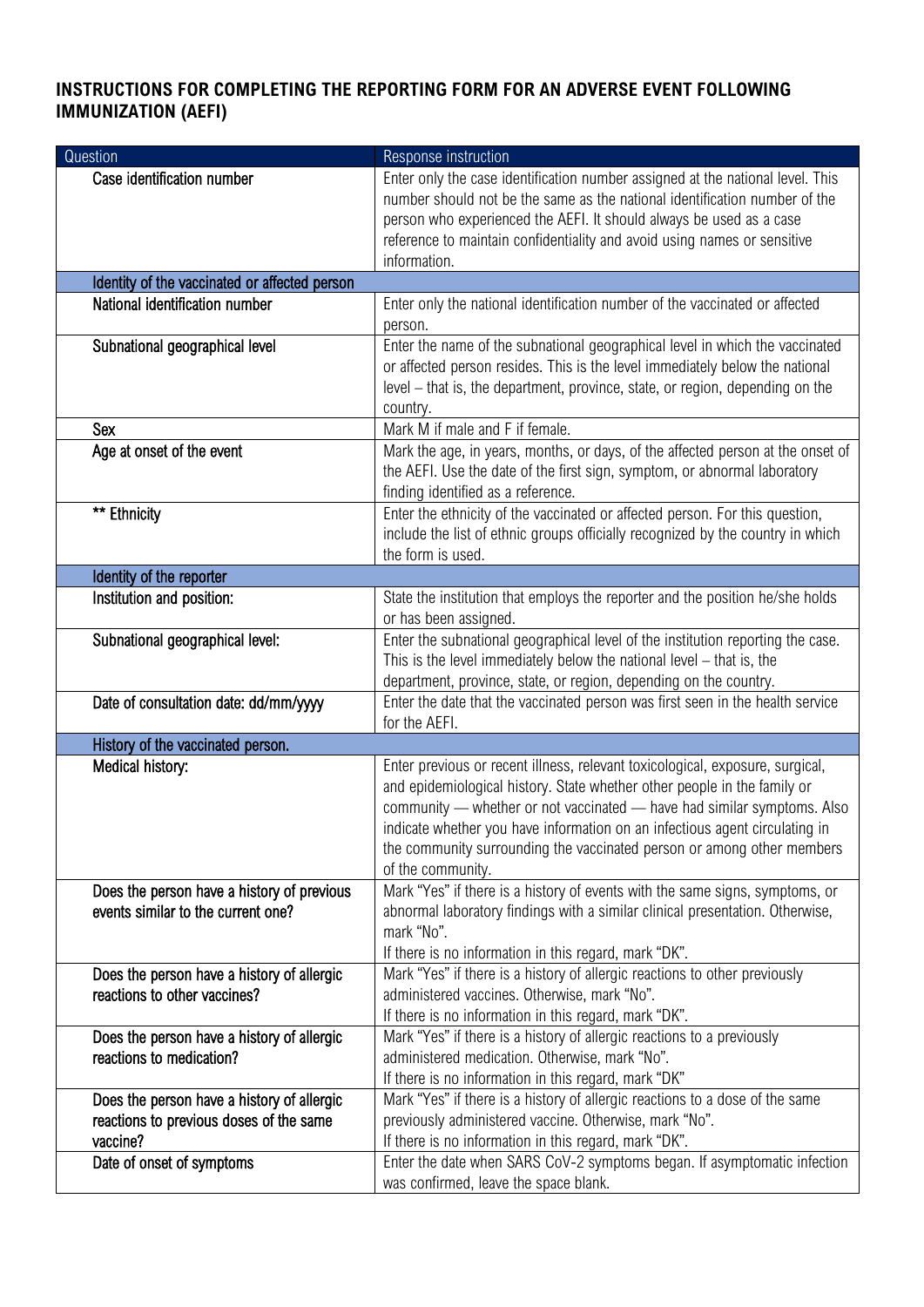| How was the diagnosis of the infection<br>confirmed?<br>Date the sample for the confirmatory test was<br>taken:<br>Was or is the vaccinated person participating<br>in a clinical trial of SARS-CoV-2 vaccines?<br>Medication history: | Select the method used to confirm the diagnosis of the SARS-CoV-2<br>infection referred to in the previous question. Mark "By clinical manifestations<br>only" if no diagnostic test was performed; "By immunoassay" if serum<br>antibody or viral antigen tests were conducted primarily using immunologic<br>methods; and "By molecular test" if molecular detection using nucleic acid<br>techniques was used. If none of these tests were performed, mark "Other"<br>and describe the confirmation method.<br>Indicate when the sample was taken for the first positive test in the course of<br>SARS-CoV-2 disease.<br>Indicate whether the vaccinated person received the vaccine in a clinical trial<br>of a SARS-CoV-2 vaccine.<br>In this section, state the medications that were being administered to the<br>vaccinated person at the time of vaccination or had been administered in the<br>48 hours prior to vaccination. |
|----------------------------------------------------------------------------------------------------------------------------------------------------------------------------------------------------------------------------------------|-----------------------------------------------------------------------------------------------------------------------------------------------------------------------------------------------------------------------------------------------------------------------------------------------------------------------------------------------------------------------------------------------------------------------------------------------------------------------------------------------------------------------------------------------------------------------------------------------------------------------------------------------------------------------------------------------------------------------------------------------------------------------------------------------------------------------------------------------------------------------------------------------------------------------------------------|
| 30.1 Medication                                                                                                                                                                                                                        | Enter the name of the active principle of the medication that was being<br>administered.                                                                                                                                                                                                                                                                                                                                                                                                                                                                                                                                                                                                                                                                                                                                                                                                                                                |
| 30.2 Presentation                                                                                                                                                                                                                      | Indicate the presentation or dosage form of the medication administered.                                                                                                                                                                                                                                                                                                                                                                                                                                                                                                                                                                                                                                                                                                                                                                                                                                                                |
| <b>30.3 Dose</b>                                                                                                                                                                                                                       | Indicate the dose in free text, providing the number, unit of measure, and                                                                                                                                                                                                                                                                                                                                                                                                                                                                                                                                                                                                                                                                                                                                                                                                                                                              |
|                                                                                                                                                                                                                                        | frequency of administration (for example, 500 mg every 6 hours                                                                                                                                                                                                                                                                                                                                                                                                                                                                                                                                                                                                                                                                                                                                                                                                                                                                          |
| 30.4 Route of administration                                                                                                                                                                                                           | Indicate the route of administration, based on the following list:<br>$\circ$<br>Enteric<br>$\circ$<br>Buccal or sublingual<br>$\circ$<br>Respiratory<br>$\circ$<br>Ophthalmic or nasal<br>$\circ$<br>Urogenital<br>$\circ$<br>Rectal<br>$\circ$<br>Dermal<br>$\circ$<br>Transcutaneous injection or infusion<br>$\circ$<br>Intraorgan injection or infusion<br>$\circ$<br>Central nervous system injection or infusion<br>$\circ$<br>Intravenous injection or infusion<br>$\circ$<br>Musculoskeletal injection or infusion<br>$\circ$<br>Other                                                                                                                                                                                                                                                                                                                                                                                         |
| 30.5 Date first administered                                                                                                                                                                                                           | Indicate the date that the first dose of the medication was administered in<br>dd/mm/yyyy format.                                                                                                                                                                                                                                                                                                                                                                                                                                                                                                                                                                                                                                                                                                                                                                                                                                       |
| If the vaccinated person is a woman aged 15<br>to 49 or if pregnancy is suspected:                                                                                                                                                     | This group of questions will be answered only if the vaccinated person is a<br>woman of reproductive age. The official age range is 15 to 49 years.<br>However, in special cases, girls younger than 15 and women older than 49<br>can conceive. It is recommended that you always ask about her history.                                                                                                                                                                                                                                                                                                                                                                                                                                                                                                                                                                                                                               |
| Was she pregnant at the onset of the<br>AEFI?                                                                                                                                                                                          | Mark "Yes" if the pregnancy diagnosis was confirmed by a laboratory test or<br>diagnostic imaging, or if a fetal heartbeat was consistently heard. If there is<br>no certainty about the pregnancy diagnosis, mark "Unknown". If it can reliably<br>be ensured that the woman was not pregnant, mark "No".                                                                                                                                                                                                                                                                                                                                                                                                                                                                                                                                                                                                                              |
| Probable delivery date:                                                                                                                                                                                                                | The probable delivery date should be calculated using the most reliable<br>method, in the following order:<br>Date of the first day of the reliable last menstrual period.<br>1.<br>First trimester ultrasound.<br>2.<br>Second or third trimester ultrasound.                                                                                                                                                                                                                                                                                                                                                                                                                                                                                                                                                                                                                                                                          |
| Were there any complications during<br>pregnancy, delivery, or the puerperium, or<br>neonatal complications or birth defects?                                                                                                          | Indicate any pathology of pregnancy, delivery, or the puerperium, or any<br>neonatal and congenital pathology confirmed by a physician. For a list of<br>possible complications, review the list of pathologies in perinatal clinical<br>history at PAHO's Latin American Center for Perinatology.                                                                                                                                                                                                                                                                                                                                                                                                                                                                                                                                                                                                                                      |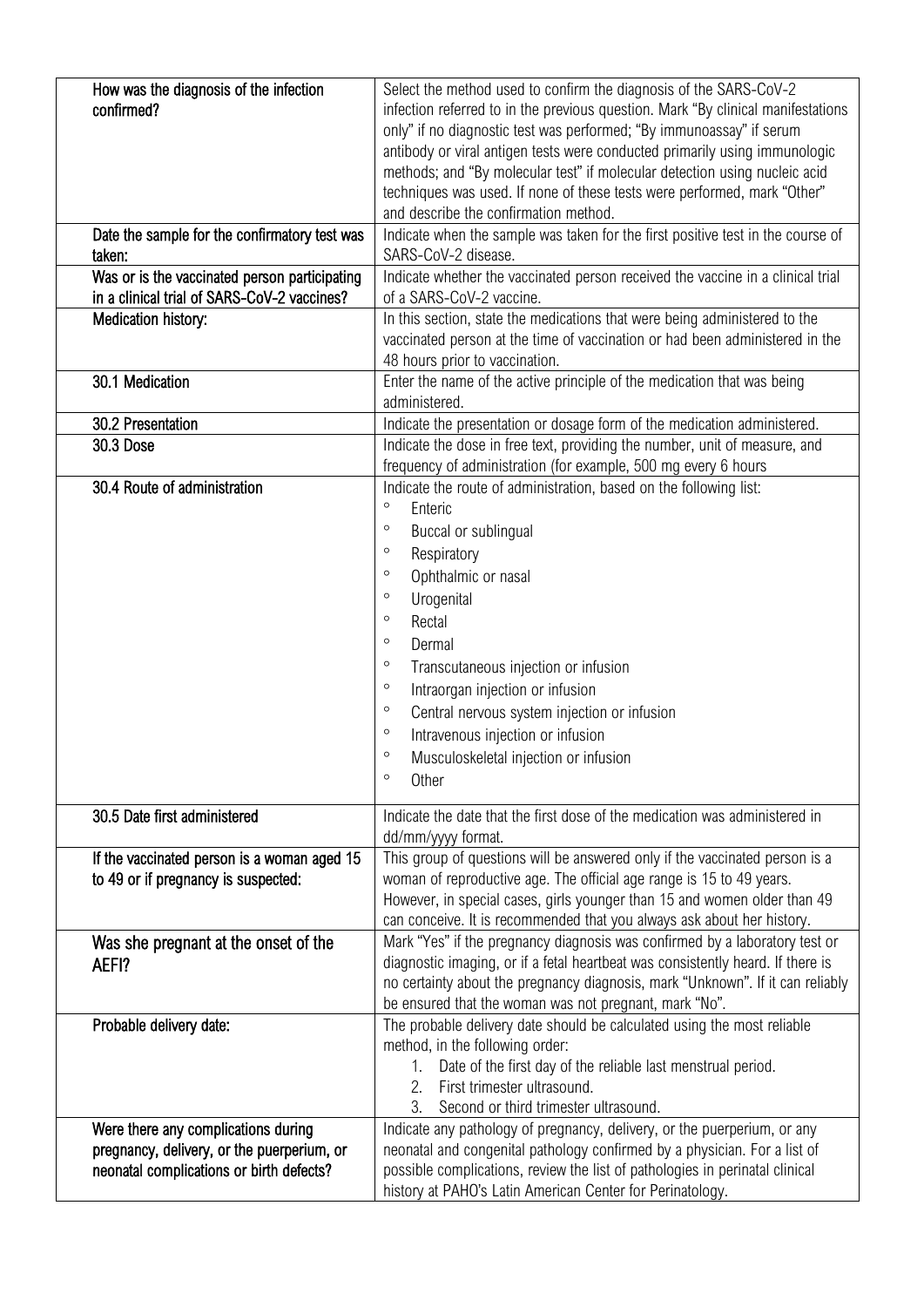| 32.2 Describe the complication:                                                                                                     | Provide details on the complication, including a summary of the dates of<br>onset, diagnoses, diagnostic tests, treatments, and outcomes.                                                                                               |
|-------------------------------------------------------------------------------------------------------------------------------------|-----------------------------------------------------------------------------------------------------------------------------------------------------------------------------------------------------------------------------------------|
| Once it was determined that the woman was<br>pregnant when she received the vaccine, did<br>a health facility begin monitoring her? | Ask the patient whether, when her pregnancy was diagnosed, a health facility<br>began monitoring her. The objective of monitoring inadvertently vaccinated<br>pregnant women is to guarantee maternal and fetal well-being and properly |
|                                                                                                                                     | document all complications.                                                                                                                                                                                                             |
| Vaccines (administered immediately prior to                                                                                         | In this section, include all vaccines administered immediately prior to the<br>AEFI. It is recommended that whenever an AEFI is reported, a copy of the                                                                                 |
| the AEFI):                                                                                                                          | person's most reliable complete vaccination record (that is, vaccination card,                                                                                                                                                          |
|                                                                                                                                     | copy of the e-record, etc.) be attached.                                                                                                                                                                                                |
| Generic name of the vaccine                                                                                                         | Enter the generic name of the vaccine, which usually indicates the antigens it                                                                                                                                                          |
|                                                                                                                                     | contains or the diseases it prevents.                                                                                                                                                                                                   |
| Trade name or manufacturer of the vaccine                                                                                           | Enter the name of the manufacturer of the vaccine.                                                                                                                                                                                      |
| Vaccination date                                                                                                                    | Enter the vaccination date, in dd/mm/yyyy format.                                                                                                                                                                                       |
| Vaccination time (a.m. or p.m.)                                                                                                     | Enter the vaccination time, if known, in a.m./p.m. format                                                                                                                                                                               |
| Dose                                                                                                                                | Indicate which dose of the vaccine was administered - that is, whether it is                                                                                                                                                            |
|                                                                                                                                     | the first, second, or third dose of the same vaccination series.                                                                                                                                                                        |
| Lot number                                                                                                                          | Enter the lot number of the vaccine administered as stated on the vial, the                                                                                                                                                             |
|                                                                                                                                     | sticker on the vaccine label, or the electronic vaccination record.                                                                                                                                                                     |
| <b>Expiration date</b>                                                                                                              | Enter the expiration date of the vaccine indicated by the manufacturer.                                                                                                                                                                 |
| Diluent (if applicable):                                                                                                            | This is where to enter the information on the diluent of the vaccine                                                                                                                                                                    |
|                                                                                                                                     | administered.                                                                                                                                                                                                                           |
| Name                                                                                                                                | Indicate which diluent was used.                                                                                                                                                                                                        |
| Lot number                                                                                                                          | Enter the lot number of the diluent.                                                                                                                                                                                                    |
| <b>Expiration date</b>                                                                                                              | Enter the expiration date indicated by the diluent's manufacturer, in                                                                                                                                                                   |
|                                                                                                                                     | dd/mm/yyyy format.                                                                                                                                                                                                                      |
| <b>Reconstitution date</b>                                                                                                          | Enter the date the vaccine was reconstituted, in dd/mm/yyyy format.                                                                                                                                                                     |
| Reconstitution time.                                                                                                                | Enter the time the vaccine was reconstituted, in a.m./p.m. format                                                                                                                                                                       |
| Was another vaccine administered in the 30                                                                                          | Confirm whether a vaccine other than those already entered was administered<br>in the 30 days prior to the onset of symptoms of the AEFI in question. If                                                                                |
| days prior to the onset of the AEFI?                                                                                                | "Yes," enter the name of the vaccine.                                                                                                                                                                                                   |
| How was the vaccination information                                                                                                 | Select the option corresponding to the means of vaccination verification -                                                                                                                                                              |
| verified?                                                                                                                           | that is, the card or physical or e-record, the verbal declaration of the                                                                                                                                                                |
|                                                                                                                                     | vaccinated person or his/her caregiver, or an entry in the clinical history that                                                                                                                                                        |
|                                                                                                                                     | the physician or nurse declares to have verified with the card or immunization                                                                                                                                                          |
|                                                                                                                                     | record. If there is no certainty about this or it was not verified, mark                                                                                                                                                                |
|                                                                                                                                     | "Unknown". Mark "Other" if a mechanism not on the list was used and specify                                                                                                                                                             |
|                                                                                                                                     | it under "Indicate".                                                                                                                                                                                                                    |
|                                                                                                                                     |                                                                                                                                                                                                                                         |
| <b>AEFI</b> information                                                                                                             |                                                                                                                                                                                                                                         |
| 40.1 AEFI.                                                                                                                          | Mark all applicable AEFIs from the list of signs, symptoms, and medical                                                                                                                                                                 |
|                                                                                                                                     | problems. Select the option that best describes the problem of the affected                                                                                                                                                             |
|                                                                                                                                     | person. If the signs and symptoms correspond to an established medical                                                                                                                                                                  |
|                                                                                                                                     | disorder, mark it and do not detail the respective signs and symptoms. For                                                                                                                                                              |
|                                                                                                                                     | example, a person with encephalitis may have a headache and fever of                                                                                                                                                                    |
|                                                                                                                                     | $\geq$ 38°C. To answer this question, select only encephalitis, provided that the<br>diagnosis has been confirmed. If the diagnosis is in doubt, the respective                                                                         |
|                                                                                                                                     | signs and symptoms should be selected. If the AEFI is not on the                                                                                                                                                                        |
|                                                                                                                                     | predetermined list, enter it as "Other".                                                                                                                                                                                                |
| 40.2 Date of onset.                                                                                                                 | Enter the date that the signs or symptoms began, or the date of the abnormal                                                                                                                                                            |
|                                                                                                                                     | laboratory findings that configured the AEFI.                                                                                                                                                                                           |
| 40.3 Time of onset.                                                                                                                 | Enter the time that the signs or symptoms appeared, or the time of the                                                                                                                                                                  |
|                                                                                                                                     | anomalous laboratory findings that configured the AEFI, if known.                                                                                                                                                                       |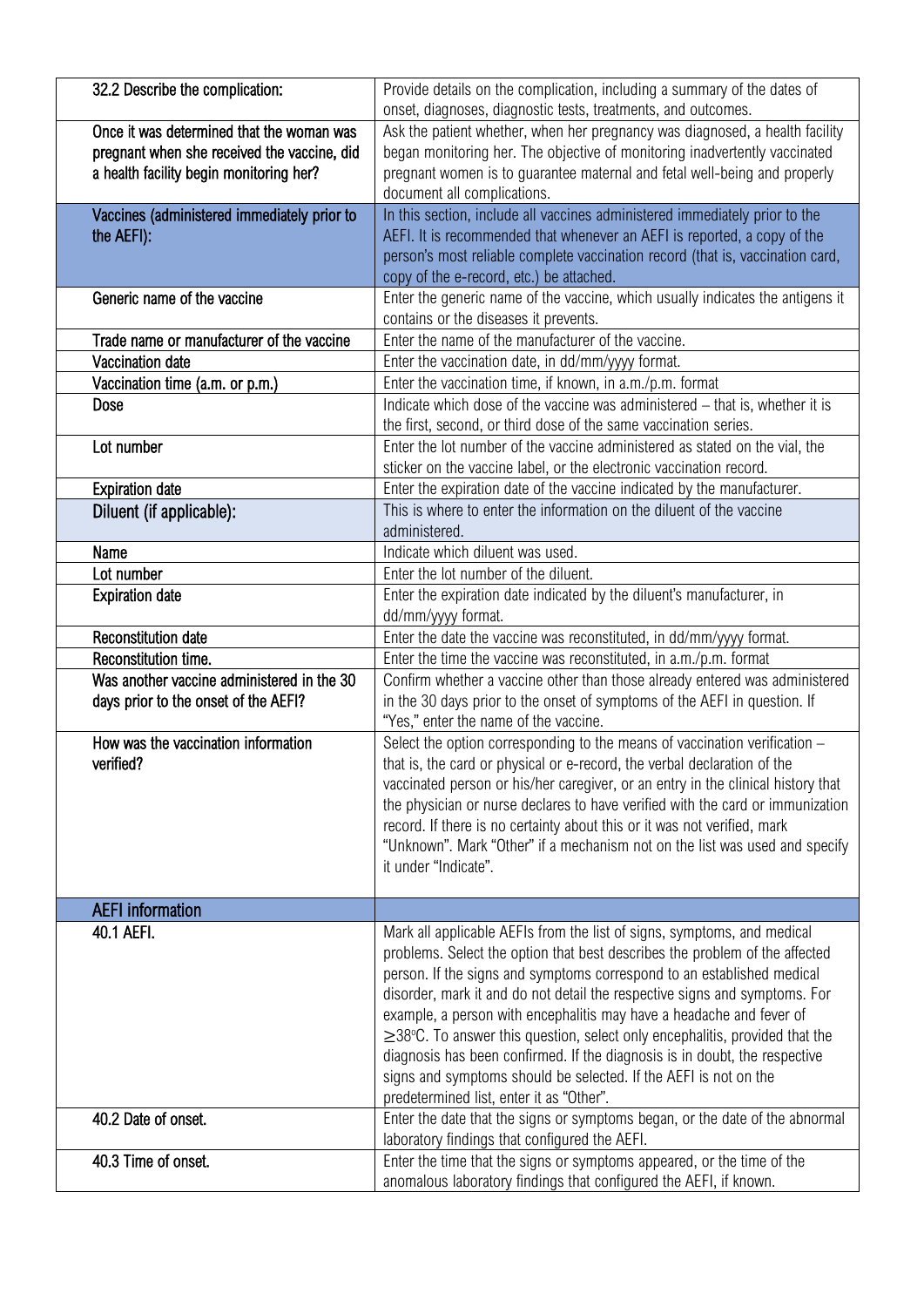| 40.4 MedDRA or ICD code.                       | This field should be completed at the national level, indicating the MedDRA         |
|------------------------------------------------|-------------------------------------------------------------------------------------|
|                                                | or ICD code for the AEFI you are reporting.                                         |
| <b>AEFI</b> description:                       | Enter the details of the AEFI's clinical history, including those requested in the  |
|                                                | question's instructions.                                                            |
| Serious AEFI:                                  | If the AEFI is serious, mark "Yes" and select the reasons why it is considered      |
|                                                | serious. When selecting "Other major medical event," indicate what you are          |
|                                                | referring to in the "Specify" space. If it is not serious, mark "No".               |
| AEFI outcome:                                  | Mark the option that best indicates the outcome of the AEFI. If it was death,       |
|                                                | enter the date using the dd/mm/yyyy format and indicate whether an autopsy          |
|                                                | was performed. Enclose the autopsy report if one was performed.                     |
| Is an investigation warranted?                 | Indicate whether the administrative level responsible for the decision to use       |
|                                                | the form in the country determined that an investigation of the case should be      |
|                                                | launched. If you mark "Yes," indicate what type of investigation will be            |
|                                                | conducted. "Concise" means a brief investigation that includes a review of the      |
|                                                | clinical case records and perhaps an interview with the patient or treating         |
|                                                | physician. It does not require substantial resources, and there is no need to       |
|                                                | collect a great deal of information. A "full" investigation involves a visit to the |
|                                                | vaccination site and the community, coupled with an extensive review of the         |
|                                                | clinical records. Moreover, additional records are created to broaden the           |
|                                                | diagnostic study.                                                                   |
| Date the investigation is expected to begin or | Enter the date the investigation is expected to begin or when it began.             |
| date it began                                  |                                                                                     |
| Date received at the national level.           | Enter the date the national level received the report.                              |
| Additional comments or information you         | Include all additional information on the case in this section, if you consider it  |
| consider important that has not been entered   | relevant. This will depend on the case in question.                                 |
| in the previous sections.                      |                                                                                     |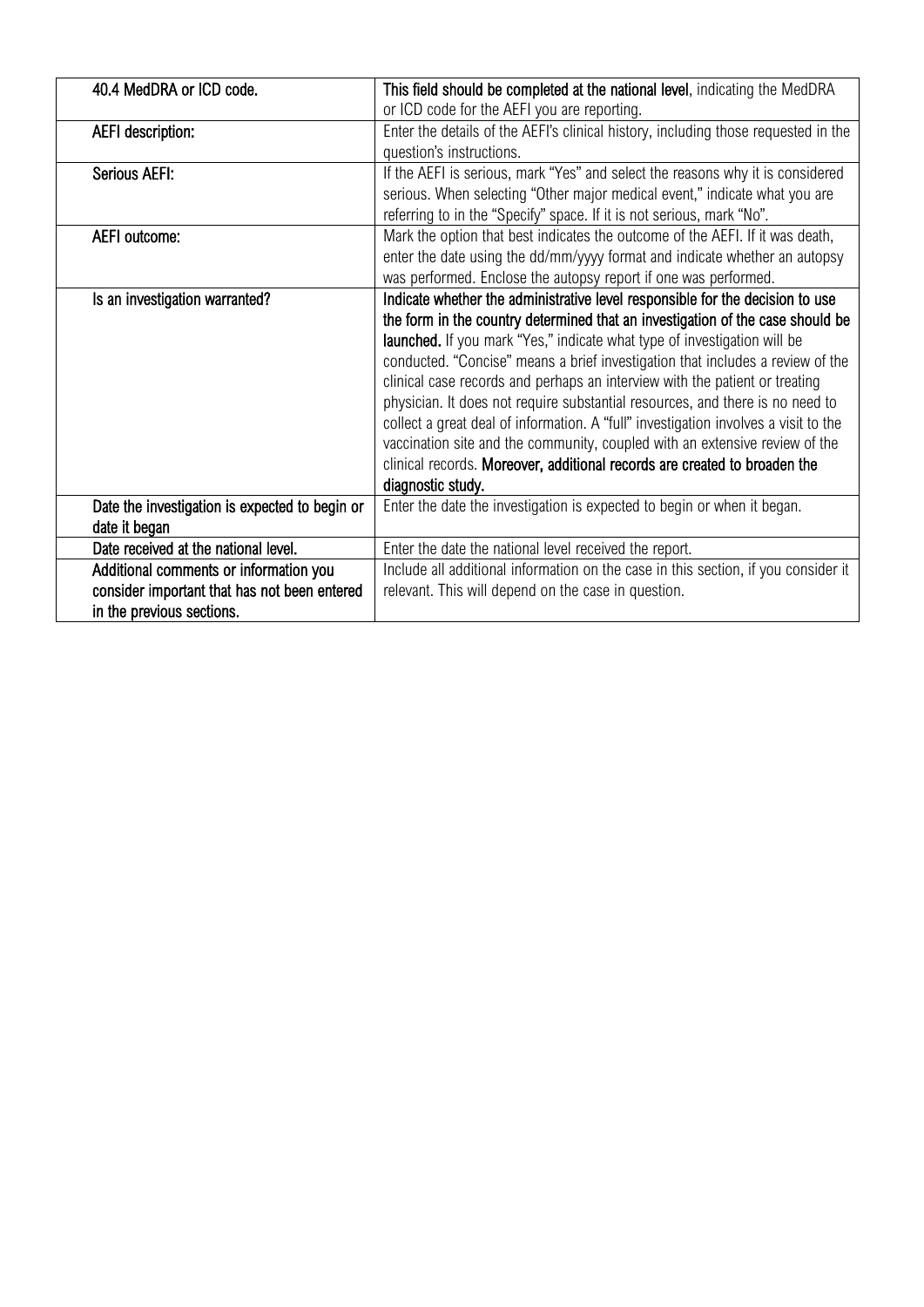## **DICTIONARY OF VARIABLES AND MAP OF KEY VARIABLES**

The variables in the green field are considered key for reporting to WHO. The remaining variables are considered essential for reporting to the national and regional levels.

| Data element                                            | Permissible values   | Coding         |
|---------------------------------------------------------|----------------------|----------------|
| Case identification number                              | Free text            |                |
| Full name                                               | Free text            |                |
| National identification number                          | Free text            |                |
| Complete address                                        | Free text            |                |
| Subnational geographical level                          | Free text            |                |
| Telephone and e-mail                                    | Free text            |                |
| Sex                                                     | <b>Male</b>          | $\mathbf{1}$   |
|                                                         | Female               | $\overline{2}$ |
| Date of birth                                           | dd/mm/yyyy           |                |
| Age at onset of the event                               | yy/mm/dd             |                |
| Ethnicity                                               |                      |                |
| Institution of the reporter                             | Free text            |                |
| Profession of the reporter                              | Free text            |                |
| Office and position of the reporter                     | Free text            |                |
| Complete address of the reporter                        | Free text            |                |
| Subnational geographical level of the reporter          | Free text            |                |
| Telephone and e-mail of the reporter                    | Free text            |                |
| Date of consultation                                    | dd/mm/yyyy           |                |
| Current date                                            | dd/mm/yyyy           |                |
| <b>Medical history</b>                                  | Free text            |                |
| Does the person have a history of previous events       |                      |                |
| similar to the current one?                             | Yes                  |                |
|                                                         | N <sub>0</sub><br>DK |                |
| Does the person have a history of allergic reactions to |                      |                |
| other vaccines?                                         | Yes                  |                |
|                                                         | No                   |                |
|                                                         | DK                   |                |
| Does the person have a history of allergic reactions to |                      |                |
| medications?                                            | Yes                  |                |
|                                                         | No                   |                |
|                                                         | DK                   |                |
| Does the person have a history of allergic reactions to |                      |                |
| previous doses of the same vaccine?                     | Yes                  |                |
|                                                         | No                   |                |
|                                                         | DK                   |                |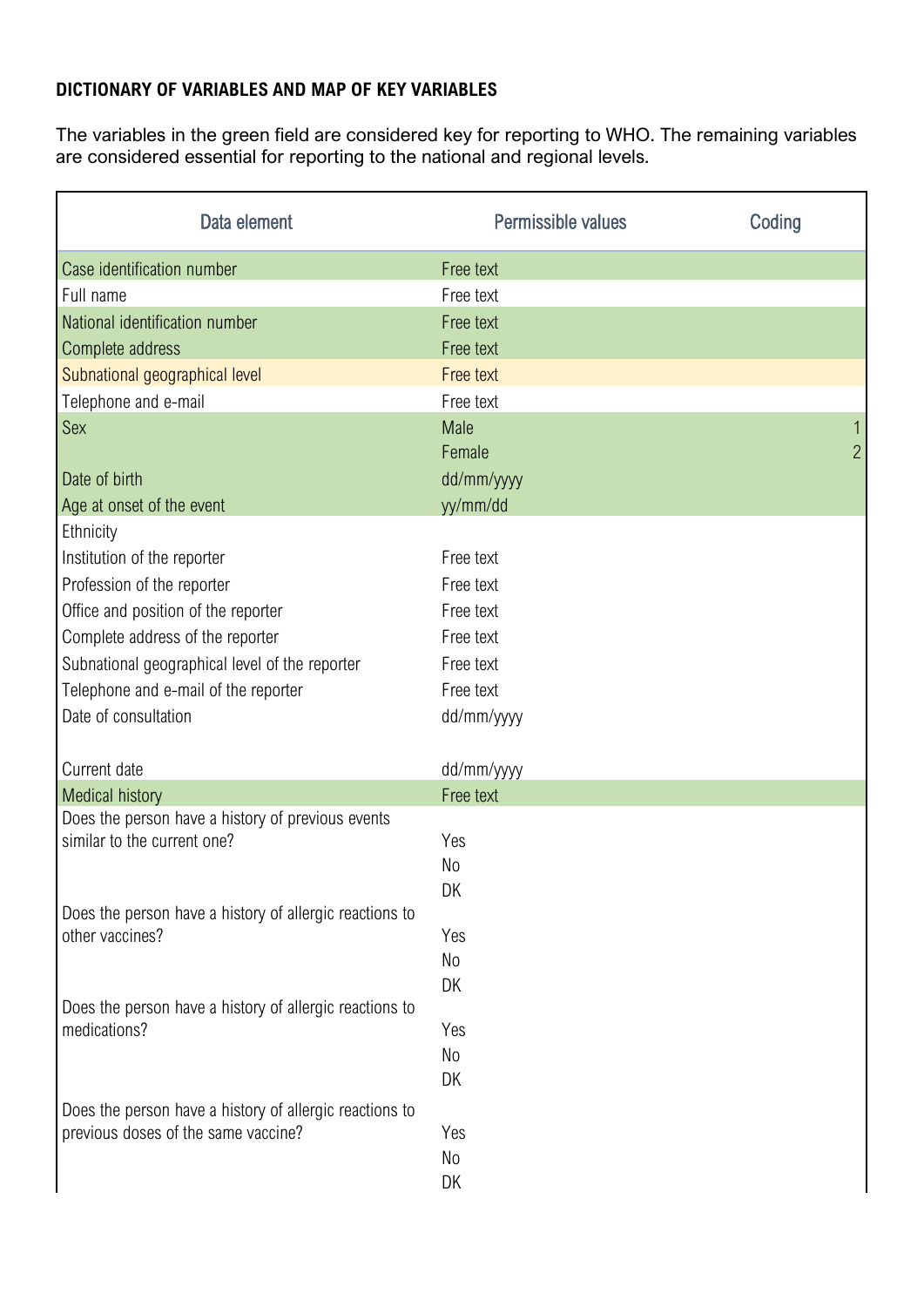| Did the person receive a diagnosis of SARS-CoV-2<br>infection prior to vaccination?                       | Yes<br><b>No</b><br><b>DK</b>                                                                                                                               |
|-----------------------------------------------------------------------------------------------------------|-------------------------------------------------------------------------------------------------------------------------------------------------------------|
| Asymptomatic                                                                                              | Yes<br>No<br>DK                                                                                                                                             |
| Date of onset of symptoms<br>How was the diagnosis of the infection confirmed?                            | dd/mm/yyyy<br>By clinical manifestations only<br>By immunoassay<br>$\overline{2}$<br>$\mathfrak{S}$<br>By molecular tests<br>$\overline{0}$<br><b>Other</b> |
| Explain the confirmation of the diagnosis                                                                 | Free text                                                                                                                                                   |
| When was the sample for the confirmatory test taken?                                                      | dd/mm/yyyy                                                                                                                                                  |
| Was or is the person vaccinated participating in a<br>clinical trial of COVID-19 vaccines?                | Yes<br><b>No</b>                                                                                                                                            |
| Medication                                                                                                | Free text                                                                                                                                                   |
| Presentation                                                                                              | Free text                                                                                                                                                   |
| Dose                                                                                                      | Free text                                                                                                                                                   |
| Route of administration                                                                                   | Free text                                                                                                                                                   |
| Date first administered                                                                                   | dd/mm/yyyy                                                                                                                                                  |
| Was the woman pregnant at the onset of the AEFI?                                                          | Yes<br>No<br>Unknown                                                                                                                                        |
| Weeks of gestation                                                                                        | Numerical                                                                                                                                                   |
| Probable delivery date                                                                                    | dd/mm/yyyy                                                                                                                                                  |
| Complications during pregnancy, delivery, or the                                                          | Yes                                                                                                                                                         |
| puerperium, or neonatal complications or birth defects                                                    | No                                                                                                                                                          |
| Diagnosis of the complication                                                                             | Free text                                                                                                                                                   |
| Describe the complication                                                                                 | Free text                                                                                                                                                   |
| Once it was determined that the woman was pregnant<br>when she received the vaccine, was she monitored by | Yes                                                                                                                                                         |
| a health facility?                                                                                        | No                                                                                                                                                          |
|                                                                                                           | DK                                                                                                                                                          |
| Health institution where she was vaccinated                                                               | Free text                                                                                                                                                   |
| Address of the vaccination site                                                                           | Free text                                                                                                                                                   |
| Generic name of the vaccine                                                                               | Free text                                                                                                                                                   |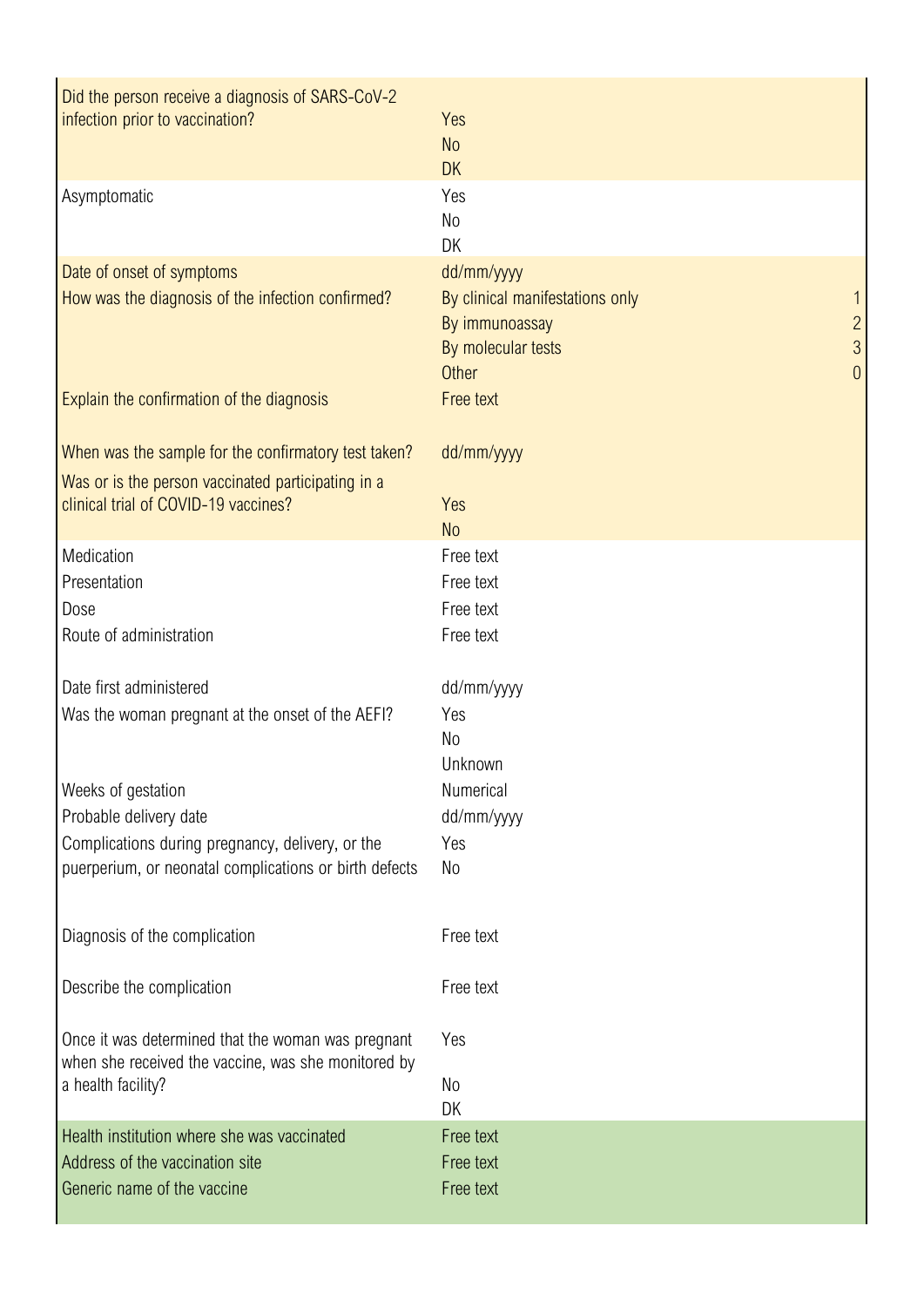| Trade name or manufacturer of the vaccine                 | Free text                                                            |                                  |
|-----------------------------------------------------------|----------------------------------------------------------------------|----------------------------------|
| Vaccination date                                          | dd/mm/yyyy                                                           |                                  |
| Vaccination time                                          | a.m. or p.m.                                                         |                                  |
| Dose                                                      | <b>Numerical</b>                                                     |                                  |
| Lot number                                                | Free text                                                            |                                  |
| <b>Expiration date</b>                                    | dd/mm/yyyy                                                           |                                  |
| Name of the diluent                                       | Free text                                                            |                                  |
| Diluent lot number                                        | Free text                                                            |                                  |
| Diluent expiration date                                   | dd/mm/yyyy                                                           |                                  |
| Diluent reconstitution date                               | dd/mm/yyyy                                                           |                                  |
| Diluent reconstitution time                               | a.m. or p.m.                                                         |                                  |
| Was another vaccine administered in the 30 days prior     |                                                                      |                                  |
| to the onset of the AEFI?                                 | Yes                                                                  |                                  |
|                                                           | No                                                                   |                                  |
|                                                           | DK                                                                   |                                  |
| Which one?                                                | Free text                                                            |                                  |
| How was the vaccination information verified?             | Card or physical record                                              | 1                                |
|                                                           | Card or e-record                                                     | $\overline{c}$                   |
|                                                           | Verbal declaration                                                   | 3                                |
|                                                           | Clinical history corroborated with<br>card                           | 4                                |
|                                                           | Unknown                                                              | 5                                |
|                                                           | Other                                                                | $\theta$                         |
| Indicate: (another information verification method)       | Free text                                                            |                                  |
| <b>AEFI</b>                                               | Fever $\geq 38^{\circ}$ C                                            | $\overline{1}$                   |
| All diagnoses should be recorded according to the         |                                                                      |                                  |
| appropriate coding criteria, so that the reported disease |                                                                      |                                  |
| is correctly classified (e.g.: MedDRA, ICD-10, etc.).     | Pain at the injection site                                           | $\overline{2}$<br>$\mathfrak{S}$ |
|                                                           | Erythema at the injection site<br>Inflammation at the injection site | $\overline{4}$                   |
|                                                           | Headache                                                             | $\overline{5}$                   |
|                                                           | Febrile seizures                                                     | $6\phantom{a}$                   |
|                                                           | Abscess                                                              | $\overline{7}$                   |
|                                                           | Lymphadenitis                                                        | $\, 8$                           |
|                                                           | Encephalopathy                                                       | 9                                |
|                                                           | Encephalitis                                                         | 10                               |
|                                                           | Thrombocytopenia                                                     | 11                               |
|                                                           | Anaphylaxis                                                          | 12                               |
|                                                           | Toxic shock syndrome                                                 | 13                               |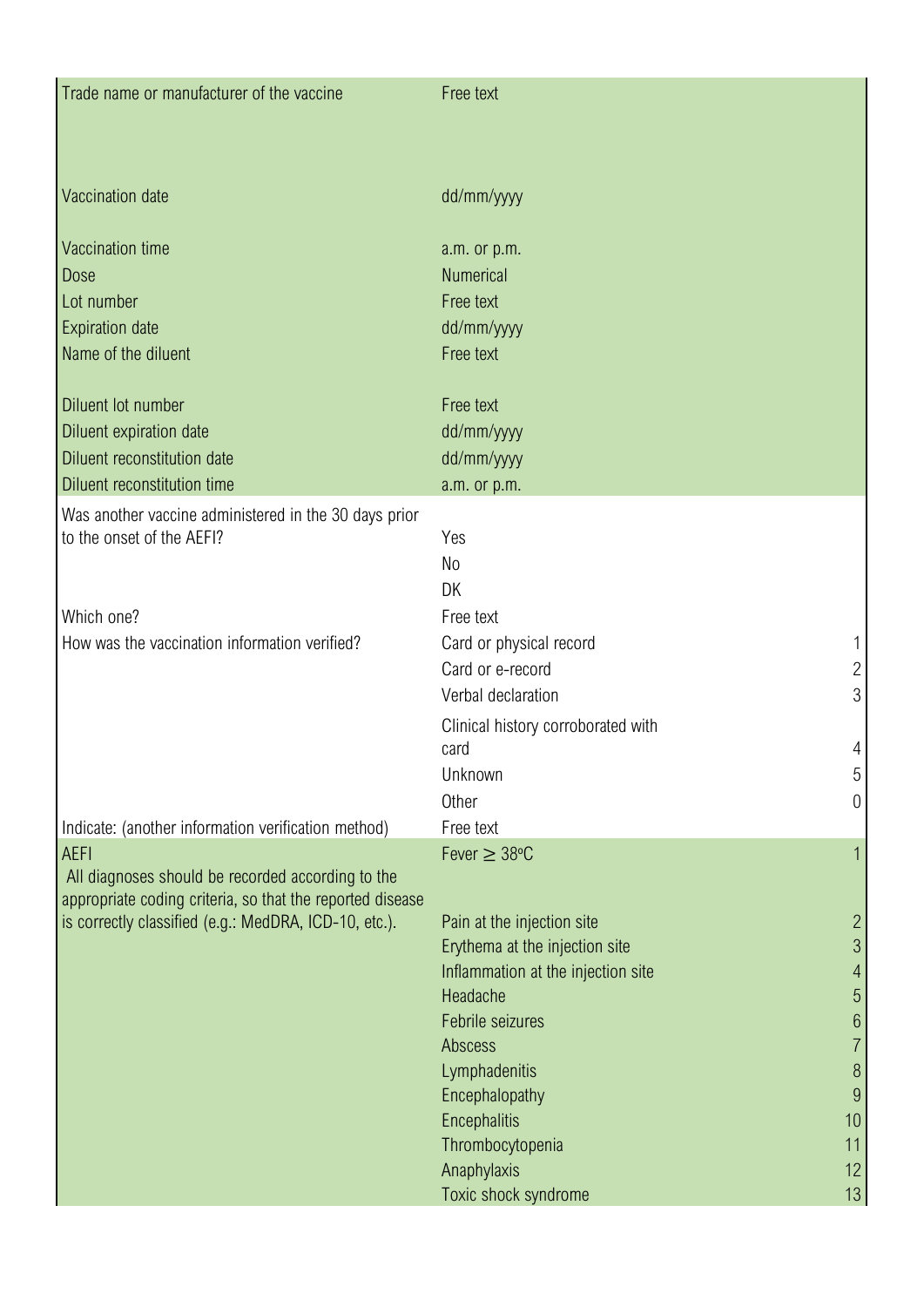|                                                        | Sepsis                  | 14             |
|--------------------------------------------------------|-------------------------|----------------|
|                                                        | Other                   | $\theta$       |
| Date of AEFI onset                                     | dd/mm/yyyy              |                |
| Time of AEFI onset                                     | a.m. or p.m.            |                |
| <b>AEFI MedDRA or ICD code</b>                         | <b>Numerical</b>        |                |
| <b>AEFI</b> description                                | Free text               |                |
| Was it a serious AEFI?                                 | Yes                     |                |
|                                                        | <b>No</b>               | U              |
| AEFI seriousness: death                                | Yes                     |                |
|                                                        | N <sub>o</sub>          | $\theta$       |
| AEFI seriousness: life-threatening                     | Yes                     |                |
|                                                        | N <sub>o</sub>          | $\theta$       |
| AEFI seriousness: significant or persistent disability | Yes                     |                |
|                                                        | N <sub>o</sub>          | $\theta$       |
| AEFI seriousness: hospitalization                      | Yes                     |                |
| AEFI seriousness: birth defect                         | <b>No</b>               | $\theta$       |
|                                                        | Yes<br><b>No</b>        |                |
| AEFI seriousness: miscarriage                          | Yes                     | $\theta$       |
|                                                        | N <sub>o</sub>          | $\theta$       |
| AEFI seriousness: fetal death                          | Yes                     |                |
|                                                        | N <sub>o</sub>          | $\theta$       |
| AEFI seriousness: other major medical event            | Yes                     |                |
|                                                        | N <sub>o</sub>          | $\theta$       |
| <b>AEFI</b> outcome                                    | Fully recovered         |                |
|                                                        | Recovering              | $\overline{c}$ |
|                                                        | Not recovered           | 3              |
|                                                        | Recovered with sequelae | 4              |
|                                                        | <b>Death</b>            | $\overline{5}$ |
|                                                        | Unknown                 | $\theta$       |
| Date of death                                          | dd/mm/yyyy              |                |
| Was an autopsy performed?                              | Yes                     |                |
|                                                        | N <sub>o</sub>          | $\theta$       |
|                                                        | Unknown                 | $\overline{c}$ |
| Is an investigation warranted?                         | Yes                     |                |
|                                                        | N <sub>0</sub>          | $\theta$       |
| Type of investigation that needs to be conducted       | Concise                 |                |
|                                                        | Full                    | $\overline{2}$ |
| Planned date of investigation                          | dd/mm/yyyy              |                |
|                                                        |                         |                |
| Date received at the national level                    | dd/mm/yyyy              |                |